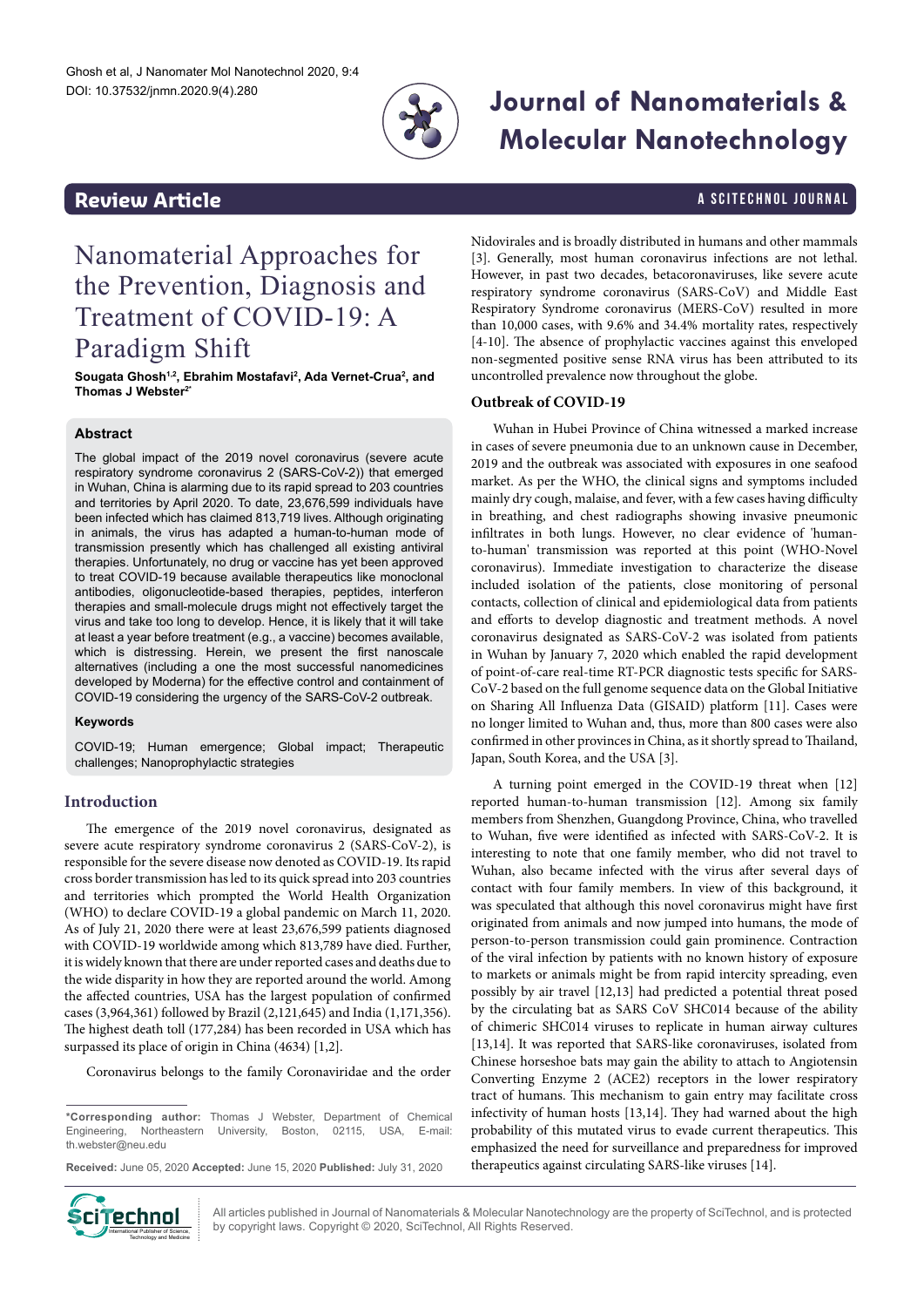*DOI: 10.37532/jnmn.2020.9(4).280*

#### **Challenges in the diagnosis and therapies for COVID-19**

The evolution in host/vector specificity indicates that potentially more novel and severe underlying zoonotic events may empower the virus to acquire new traits, mode of infection and resistance to available drugs. As an RNA virus, SARS-CoV-2 has the inherent feature of a high mutation rate that might enable the viral pathogen to adapt for more efficient transmission from person to person and possibly become more virulent [11]. Rapid detection and effective public health measures are being designed to ensure containment of the infection. Hereby, it is very critical to arm the front-line clinics with validated point-of-care diagnostic kits for early detection and therapy. Advanced technologies including reverse transcription PCR (RT-PCR), real-time reverse transcription PCR (rRT-PCR), reverse transcription loop-mediated isothermal amplification (RT-LAMP), and real-time RTLAMP as well as multiplex nucleic acid amplification and microarray-based assays are being used for SARS-CoV-2 detection in humans as well as other animal hosts. Ritonavirboosted lopinavir monotherapy has been launched for SARS-CoV-2 (ChiCTR2000029308). Various vaccine development strategies include inactivated SARS-CoV-2, pre-fusion S protein, Matrix-M and recombinant SARS-CoV-2 for inducing an immunogenic. The vector based recombinant vaccine include the adenovirus type 5 vector (Ad5-nCoV) and chimpanzee adenovirus vaccine vector (ChAdOx1). Further, optimized DNA vaccines encoding S protein of SARS-CoV-2 are in Phase I/II of clinical trials but not yet commercially available [15]. The NIH in the USA has prioritized the evaluation of the therapeutic potential of remdesivir, corticosteroids (including dexamethasone), immune-based therapy using mesenchymal stem cells, vitamin C, vitamin D, zinc supplements, Janus Kinase (JAK) inhibitors and Bruton's Tyrosine Kinase (BTK) inhibitors for the treatment of COVID-19 [16].

Despite the wide spread talk over making detection methods more available, it appears that it will be at least a year before treatment (e.g. a vaccine) becomes available, which is unacceptable and necessitates a paradigm shift in our thinking. We clearly need platform technologies that can be easily adapted to every new virus or virus mutations to accelerate such viral treatments.

#### **Nanomedicine as antiviral theranostics**

Theranostics, the combination of diagnosis and treatment, is proposed to be one of the principal options towards controlling and eliminating viral infections. In the past years, rather than relying on the immune system, investigations have been focused on obtaining vaccine formulations. Table 1 shows several vaccine formulations that have been successfully developed and applied over the years for different viral infections such as hepatitis C, smallpox or measles, showing a sharp decrease on associated mortality and morbidity, hence demonstrating that vaccines are a vital component for viral disease prevention [17]. Special efforts have been completed towards CoV vaccines due to the 2002-2003 SARS outbreak, as reported by McPherson et al. [18] in which insect cell expression was used for the rapid production of the SARS vaccine [18]. Although there are several promising vaccines for different respiratory viruses, the high level of antigenic drift which generates genetic mutations of some viruses, challenges the efficacy and methods used in developing vaccines today, especially if they take over a year every time a new virus presents a healthcare problem. This could be observed in Tseng et al. [19], where four different SARS-CoV vaccine formulations were tested in mice and ferret models demonstrating variable efficacy and histopathologic changes due to possible differences in viral replication [19].

Therefore, innovative alternatives related to the concept of "universal vaccines" are needed at this time. The use of nanotechnology, or with material dimensions below 100 nm in at least one dimension, has gained popularity in numerous fields most notably medicine. The use of Nanoparticle (NPs) formulations against respiratory viruses propose an advantage to current alternatives in terms of safety, effectivity and cost [20]. The reason behind this is mainly related to their small size, since SARS-CoV-2 with their associated proteins, falls within the same size range (60 nm-140 nm), hence facilitating the interaction [21,22]. Moreover, NPs have a non-replicating nature and nanoscale morphology that allows multivalent antigen display as well as controlled delivery that provides increased efficacy as tested in malaria, influenza or HIV formulations [23]. As an example, the use of protein NPs in combination with adenovirus serotype 5 and

|  |  | Table 1: Nanoparticle-based vaccines against respiratory viruses delivered via the intranasal route [20]. |
|--|--|-----------------------------------------------------------------------------------------------------------|
|--|--|-----------------------------------------------------------------------------------------------------------|

| <b>Material</b>                                             | Size (nm) | <b>Virus</b>                 | Antigen/Epitope                   | Adjuvant                             |
|-------------------------------------------------------------|-----------|------------------------------|-----------------------------------|--------------------------------------|
| Inorganic nanoparticles                                     |           |                              |                                   |                                      |
| Gold                                                        | 12        | Influenza                    | M <sub>2e</sub>                   | CpG                                  |
| <b>Polymeric nanoparticles</b>                              |           |                              |                                   |                                      |
| <b>PLGA</b>                                                 | 225.4     | Bovine parainfluenza 3 virus |                                   |                                      |
|                                                             |           | (BPI3V)                      | <b>BPI3V</b> proteins             |                                      |
|                                                             | 200-300   | Swine influenza virus (H1N2) | Inactivated virus H1N2<br>antigen |                                      |
| Chitosan                                                    | 140       | Influenza (H1N1)             | H1N1 antigen                      | $\overline{\phantom{a}}$             |
|                                                             | 300-350   | Influenza (H1N1)             | HA-Split                          | ۰.                                   |
| Polyanhydride                                               | 200-800   | <b>RSV</b>                   | F and G glycoproteins             | ٠                                    |
| Self-assembling proteins and peptide-based<br>nanoparticles |           |                              |                                   |                                      |
| N nucleocapside                                             | 15        | <b>RSV</b>                   | RSV phosphoprotein                | R192G                                |
| Protein of RSV                                              |           |                              |                                   |                                      |
| Ferritin                                                    | 12.5      | Influenza (H1N1)             | M <sub>2e</sub>                   |                                      |
| <b>Others</b>                                               |           |                              |                                   |                                      |
| <b>VLP</b>                                                  | 80-120    | Influenza (H1N1)             | Hemagglutinin                     |                                      |
| DLPC (Dilauroylphosphatidylcholine) liposomes               | 30-100    | Influenza (H1N1)             | M2, HA, NP                        | MPL and trehalose<br>6,6' dimycolate |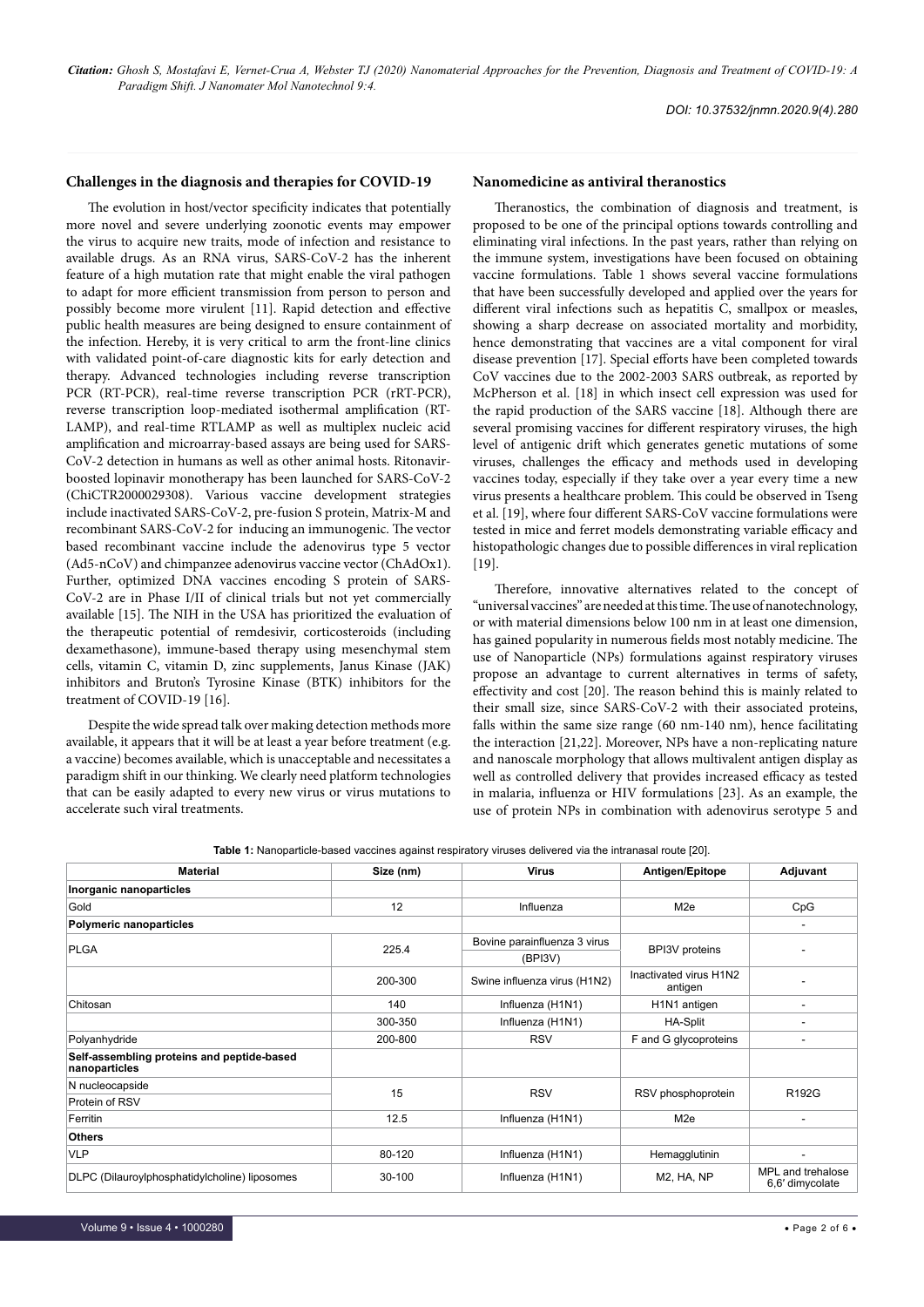an aluminium adjuvant was used as a vaccine formulation for the treatment of Middle East Respiratory Syndrome coronavirus (MERS-CoV). The study showed improved humoral and immunogenic responses in mice due to the use of protein NPs that could probably avoid weak T-cell response [24]. Other advantages in the use of nanomaterials are related to the ease of administration of NPsbased antiviral vaccines (known as nanoprophylactic vaccines) via sub-cutaneous, intramuscular injections, oral and intranasal routes helping efficient penetration through the capillaries as well as mucosal surfaces [25]. Besides, it is significant to note that NPs can protect the native structure of antigens from proteolytic degradation and/or improve antigen delivery to Antigen-Presenting Cells (APCs), even promoting their bioactivity, which is critical for boosting the immune response [26]. Further, a phenomenon called the local depot effect can be achieved when using NP formulations. This effect allows for the slow release of an antigen, hence ensuring prolonged antigen presentation to immune cells which leads to effective immunomodulation [27].

Different nanoplatforms, displaying relevant antigenic moieties, including inorganic (gold and silver) NPs, polymeric NPs, Virus-Like Particles (VLPs), liposomes and self-assembled protein NPs have been studied as potential viral vaccine formulations (Figure 1). From all those approaches, VLPs have received significant attention recently for the treatment of CoV since they present high immunogenic behavior in a safer approach since no attenuated or inactivated virus are used [28]. For instance, SARS-VLPs containing SARS S and influenza M1 proteins showed high immunogenic behavior and neutralized antibodies in mice, suggesting a possible formulation to provide protection for such diseases [29]. Similarly, Wang et al. [30] produced MERS-CoV VLPs that showed excellent immunogenicity on Rhesus macaques via T-helper 1 cell immunity mechanisms [30]. Additionally, the use of self-assembling proteins is based on the structure that CoV presents. This type of virus presents four different structural proteins, hence by introducing protein-based NPs it can be possible to neutralize antibodies in a rapid and effective way. This was



reported by Coleman et al. [31] where MERS- and SARS-CoV protein spike NPs induced higher titre antibodies in mice [31].

On the other hand, the rest of the NP formulations have also been highly investigated for other viral infections. Polymeric NPs allowed for high encapsulation efficiency as well as controlled release of vaccine adjuvants and drugs with low associated toxicities [32]. In an elegant study, Lee et al. [33] presented a polymer-templated protein nanoball system which was capable to orient hemagglutinin1 in influenza virus and increase immunogenicity in mice. This kind of structure showed and presented an advantage regarding VLPs due to a straightforward and cost-effective approach without the necessity of using complex genetic techniques [33].

Furthermore, inorganic NPs present smaller sizes with highly active and tunable surfaces, representing reasons why they are mainly used as diagnosis tools [34]. For instance, a gold (Au) NP singlestep, highly sensitive electrochemical immunosensor was used to selectively detect MERS-CoV at quantities as small as 0.4 pg/ml. This was possible due to the excellent optical and electronic properties of AuNPs which increase due to the high surface area to volume ratios of NPs [35].

What makes these materials interesting is that they are highly tunable in terms of size, shape, solubility, surface chemistry or hydrophilicity making these structures ideal for the incorporation of antigens by encapsulation (physical entrapment) or by conjugation (covalent functionalization). The immunological response of AuNPs against the West Nile virus was found to be size and shape dependent. The authors demonstrated that while 40 nm spherical NPs induced a high release of antibodies, this was 50% reduced when rod-shaped or 20 nm spherical NPs were employed [36].

Jung et al. [37] showed that Gold Nanorods (GNRs) mediated plasmonic photothermal therapy where both adenoviral gene delivery and hyperthermia were achieved simultaneously. Well defined structures of the GNRs exhibited a localized Surface Plasmon Resonance (SPR) peak in the near-infrared wavelength. GNRs with SPR peak in the near-infrared region (700 nm-900 nm) were found to be favorable for in-vivo studies as light within this spectrum window has a deeper penetrating power than visible light. Moreover, this wavelength is not substantially absorbed by the aqueous environment. At 0.4 W/cm2 laser power of NIR, the temperature increased from 23.5°C to 41.2°C for 24 μg/mL of GNRs. Similarly, a PEGylated GNR concentration of 48 μg/ml resulted in the desired temperature for in vivo studies at 42°C. This mild hyperthermia improves the rate of cellular uptake of nanoparticle loaded drugs or vaccines, due to better internalization via clathrin mediated endocytosis. This photothermal therapy can be further explored for hindering intracellular viral replication against SARS-CoV-2.

When summarizing the use of NPs-based vaccines, it is clear that they are a powerful alternative to overcome current limitations in the field. The use of nanotechnology might provide cost-effective, straightforward, easy to scale-up and fast methodologies to such changing diseases. Nonetheless there is still work to do regarding cytotoxicity as well as efficacy of the formulations, taking into account the current length of vaccine approval which is an average of 10 years.

### **Nanoprophylactic strategies against COVID-19**

Nanoparticles (such as carbon nanotubes (CNTs), graphene oxides, poly (lactic-co-glycolic acid) (PLGA), polystyrene, titanium dioxide  $(TiO_2)$ , mesoporous silica, and aluminium oxyhydroxide)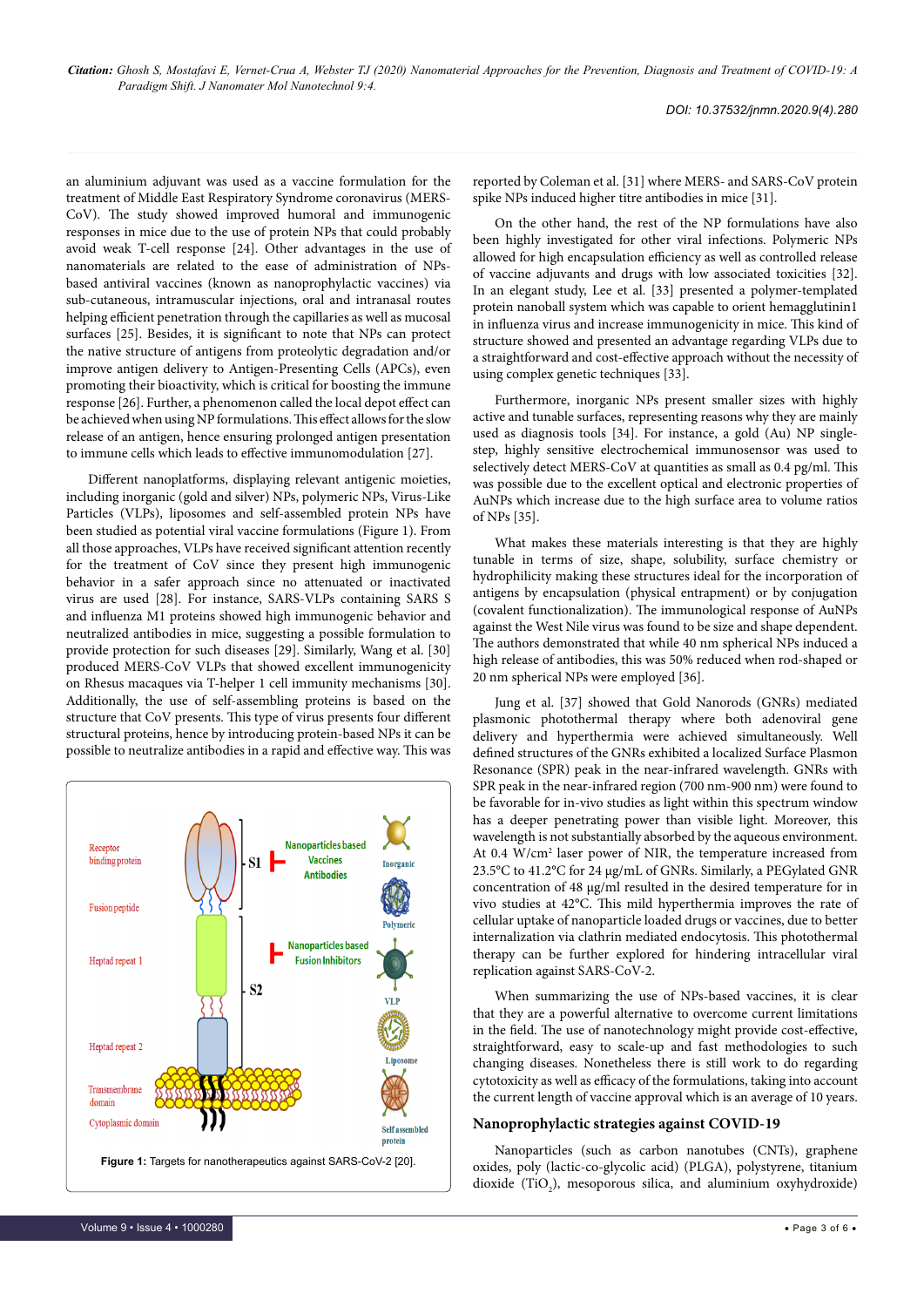have all been reported to induce NLRP3-associated inflammasome activation [38]. Dendrimer-based RNA nanoparticle vaccine mediated immunization resulted in a unique H-2Db-restricted epitope specific CD8+ T cell response in a mouse model that was effective to control the Zika virus (ZIKV) [39]. On internalization by Antigen Presenting Cells (APCs), these nanoparticles generated signals that triggered lysosomal destabilization and generation of Reactive Oxygen Species (ROS), leading to the release of lysosomal content, including cysteine protease cathepsin B. This protease was further sensed by NLRP3 which subsequently activated the formation of the inflammasome complex [22]. Interleukins are secreted to promote downstream signalling. Immune cells are activated and recruited for the effective elimination of a virus. In view of this background, nanoscale antigen carriers and immune cell activators can prove to be a powerful strategy for the control of SARS-CoV-2 and should be the focus of more investigation. A platform nanoparticle approach could be approved as a strategy simply modified to treat additional viruses as they pose new threats to human health, to collectively introduce a much faster way to treat viral infections than today's slow vaccine development methods.

Since there are no available vaccines or specific treatments for COVID-19, researchers from various domains are trying to develop new therapeutic strategies to inhibit their pathogenicity. It is important to note that the size of a virus (120 nm) provides a significant cue for developing nano-scale medicine and technology to treat the disease. Nanostructures with similar dimensions can adhere to SARS-CoV-2 which may further disrupt their structure simply upon attachment or when irradiated with infrared light. This structural alteration would then impair infectivity, survival and multiplicity of the virus. These nanoscale materials could also have dual benefits for effective detection of the virus as well as therapy, within the same nanoparticle. This is in contrast to our slow current approach of developing one method to detect viruses and yet another method to treat viruses.

Human-to-human transmission of the virus may happen due to generation of tiny droplets of viral particles-from breathing, talking, sneezing, coughing-that enter the body through the eyes, mouth, or nose. These viruses may remain viable for several days on inanimate surfaces. Bioactive nanomaterials can inhibit the virus upon spraying onto surfaces. As just one of many example, nanotextures have been placed on everyday surfaces to create surface energies that can repel water droplets that contain viruses. Exotic magnetic nanoparticles can also be directed by magnetic fields to specifically target organs like the lungs and other areas susceptible to respiratory complications after contracting viral infections. Moreover, nanocarriers loaded with antiviral drugs can be targeted with viral antigen (spike) specific antibodies (monoclonal and polyclonal neutralizing antibodies).

Inorganic Gold Nanoparticles (AuNPs) have been functionalized with the peptide consensus M2e of influenza A viruses with a non-native cysteine residue at the C-terminal end via thiolate-Au chemistry. Intranasal administration of M2e-AuNPs in mice with a CpG (cytosine-guanine rich oligonucleotide) adjuvant showed a strong immune response against the influenza virus PR8 strain [20].

Polymeric nanoparticles like spherical PLGA-NPs (200 nm-300 nm of diameter) were used to encapsulate inactivated Swine Influenza Virus (SwIV) H1N2 antigens (KAg) via a water/oil/water double emulsion solvent evaporation. Milder disease was observed in pigs vaccinated twice with this preparation on infection with a virulent heterologous influenza virus strain [20].

Virus like particles with spherical supramolecular assemblies

20 nm-200 nm diameter composed of self-assembled viral capsid proteins have also shown promise. Intranasal delivery of influenzaderived VLPs exposing 5 repeats of the M2e epitopes elicited humoral and cellular immune responses against different serotypes of influenza viruses [20].

Self-Assembling Protein Nanoparticles (SAPNs) ranging in diameter from 20 nm-100 nm identical to the sizes of many viruses can be used as nanovaccine candidates against respiratory viruses. SANPs, fabricated to show an immune response against Respiratory Syncytial Virus (RSV), were explored using the nucleoprotein (N) from the virus nucleocapsid. The N protein is the prime target for an antigenspecific cytotoxic T-cell response. Supramolecular nanorings 15 nm diameter are formed due to the self-assembly of N protein protomers. Further modification was achieved by fusing the FsII epitope targeted by the monoclonal neutralizing antibody (palivizumab) to the N protein, resulting in the formation of chimeric nanorings with an enhanced immune response and virus protection against RSV [20].

#### **Targeting with nanotherapeutics as a future strategy**

CoVs possesses an envelope made up of a lipid bilayer that is derived from the host cell membrane. The primary structural proteins associated with the virus are spike (S), membrane (M), envelope (E), and nucleocapsid (N) proteins, and hemagglutinin-esterase (HE) protein in some betacoronaviruses. The N protein is located in the core that forms the nucleocapsid and interacts with the viral RNA for its packaging during viral assembly. It is important to note that the RNA genome of CoVs is the second largest of all RNA viruses, ranging from 26 to 32 Kilobases (Kb) in size. S, M, and E proteins are all embedded in the viral envelope. Profusely glycosylated S protein forming homometric spikes facilitates viral entry into the host cell. The most abundant M protein is responsible for the shape, while the E protein is present in low quantities and mediates the assembly and formation of the envelope [40,41]. CoV-2 is closely related to SARS-CoV, which has only a 12.8% difference with SARS-CoV in the S protein and has 83.9% similarity in minimal receptor-binding domain with SARS-CoV. Further, SARS-CoV-2 has an additional novel glycosylation site [41,42].

Jiang et al. [43] confirmed that the S protein of SARS-CoV-2 consists of a S1 subunit which contains two functional domains, the N-Terminal Domain (NTD) and a Receptor-Binding Domain (RBD), both of which are responsible for binding of the virion to the receptor on the host cell (Figure 1) [43,44]. This part harbors several conformational neutralizing epitopes which can serve as potential targets for the fabrication of neutralizing monoclonal antibody-(mAbs) functionalized nanomaterials. These target specific nanomedicines can selectively bind to the S1 subunit of the S protein, particularly the RBD leading to impairment of host surface recognition and attachment [45]. The S2 subunit contains three functional domains, a fusion peptide (FP), and heptad repeat (HR) 1 and 2. Binding of RBD in S1 to the receptor results in a conformational change in the S2 subunit due to insertion of FP into the host cell membrane and association between HR1 and HR2 to form six helical bundles (6-HB). This leads to fusion between viral and cellular membranes that facilitate the entry of the viral genetic materials into the host cell through the fusion pore for replication in the cell [45]. Thus, nanoparticles targeting this fusion process may be crucial for blocking the entry of the viral genome into the host cell if it interacts with the HR1 region in the viral S protein to form heterologous 6-HB, resulting in the inhibition of homologous 6-HB formation between HR1 and HR2 domains in the viral S protein [46].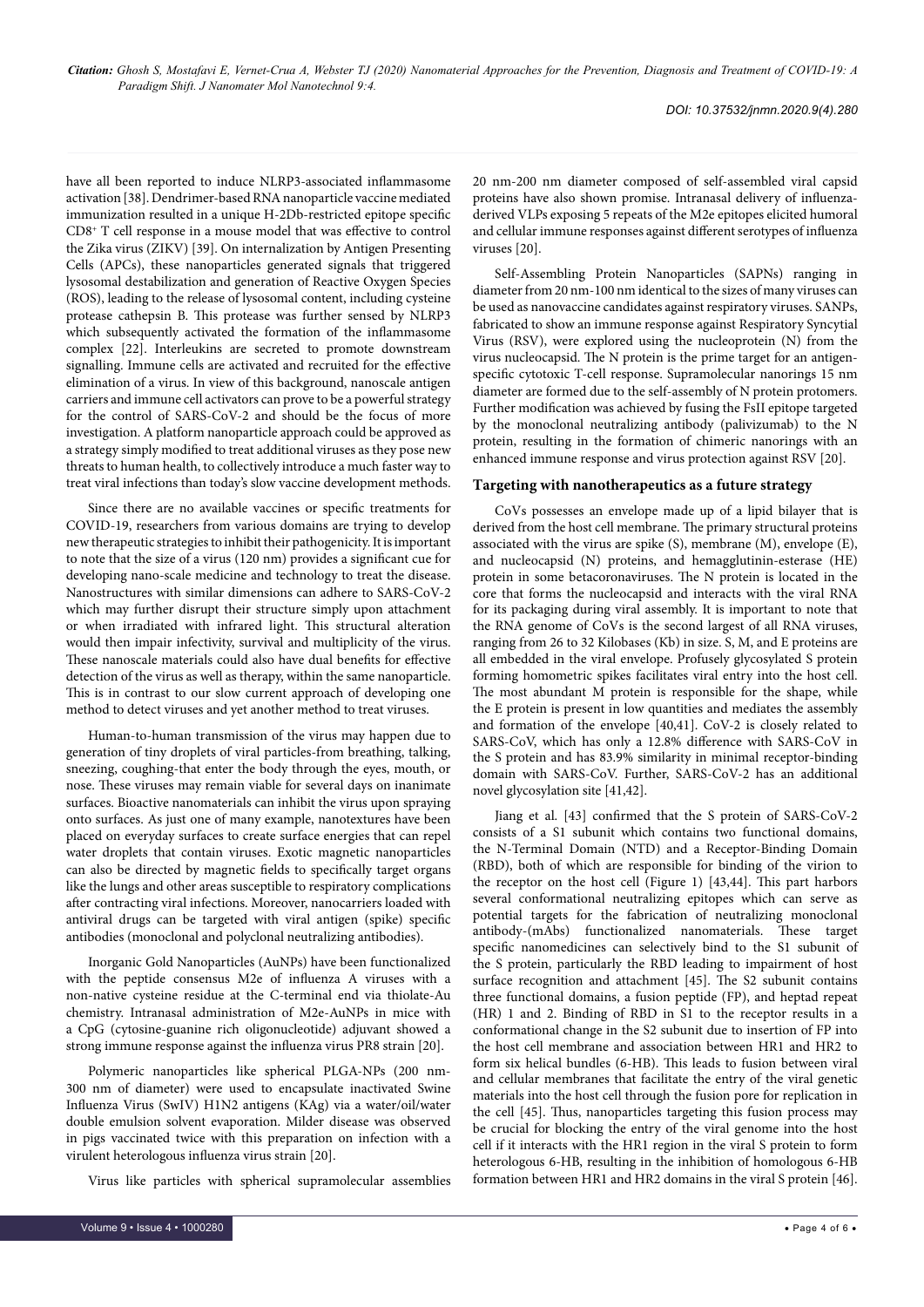The recently designed and engineered pan-CoV fusion inhibitor, EK1 peptide, has been reported to inhibit infection of five human coronaviruses, including SARS-CoV and MERS-CoV, and three bat-SL-CoVs [47]. Intranasal nanoformulations of the EK1 peptide can help to protect one from COVID-19 [48,49]. Further, nanostructures co-functionalized with neutralizing mAbs targeting non-RBD regions, including the NTD and S2 of SARS-CoV-2, also proved to be a powerful strategy to check viral infection [30,50].

It is certainly a good beginning to witness the development of lipid nanoparticles based on Moderna's mRNA-1273 vaccine in partnership with the National Institute for Allergy and Infectious Diseases, National Institute of Health. Moderna's mRNA-based technology was the fastest to enter Phase I clinical trial in the US, which began on the 16<sup>th</sup> March 2020. In this study, 45 healthy individual adults between the age group of 18 to 55 years received two vaccinations, 28 days apart, with mRNA-1273 in a dose of 25 µg, 100 µg, or 250 µg. Each dose group consisted of 15 participants. It is significant to note that followed by the first vaccination, the antibody response was higher with a higher dose (day 29 enzyme-linked immunosorbent assay anti-S-2P antibody Geometric Mean Titer (GMT), 40,227 in the 25 μg group, 109,209 in the 100 μg group, and 213,526 in the 250 μg group). The titers further increased after the second vaccination (day 57 GMT, 299,751, 782,719, and 1,192,154, respectively), indicating the efficiency of the lipid nanoparticle based vaccine to mediate the induction of the anti-SARS-CoV-2 immune response [15,51].

Zhao et al. [52] reported the synthesis of poly (amino ester) with a carboxyl group (PC)-coated magnetic nanoparticles (pcMNPs) based viral RNA extraction method for the efficient detection of SARS-CoV-2. Fabrication of the pcMNPs involved two steps which started with a one-pot synthesis of  $NH_2$ -MNPs using a co-precipitation reaction and hydrolysis of TEOS/APTES. Once the PC polymer was successfully synthesized, its reaction with  $\mathrm{NH}_2\text{-}\mathrm{MNP}$ s resulted in the formation of pcMNPs with an average diameter of 10.22 nm ± 2.8 nm. Upon the incubation of 2 μg RNA molecules with 20 μg pcMNPs in a 200 μl lysis/binding buffer, more than 90% of the RNA was absorbed by the pcMNPs within 10 min. Notably, this simplified process could purify viral RNA from multiple samples within 20 min using a simple manual method or an automated high-throughput approach. Two different regions (ORFlab and N gene) of the viral RNA were identified with a 10-copy sensitivity and a strong linear correlation between 10 and 105 copies of SARS-CoV-2 pseudovirus particle was achieved [52].

The unavailability of an approved and effective vaccine has inspired the re-evaluation of potential prophylactic and/or therapeutic effects of drugs clinically approved for other diseases, especially for their efficiency against SARS-CoV-2. Chloroquine and its derivative, hydroxychloroquine, mainly used for antimalarial therapy, were found to be effective against human coronavirus OC43 and SARS-CoV in *in vivo* and *in vitro* studies, respectively. Chloroquine reduced the expression of the phosphatidylinositol binding clathrin assembly protein (PICALM), which is a critical cargo-selecting clathrin adaptor that senses and drives membrane curvature, thereby regulating the rate of endocytosis. It was found that as compared to chlorpromazine (a well-known clathrin-dependent endocytosis inhibitor), chloroquine was more effective in preventing nanoparticle uptake in macrophages. Importantly, chloroquine could inhibit the endocytosis of nanoparticles in resident macrophages which may be

used as a powerful strategy to ensure longer retention of nanovaccines or drug-loaded nanoparticles in the circulation and sustained release of drugs [22].

#### **Conclusion**

Whatever the nanoparticle strategy, it is clear that we need to rethink our old approaches for developing viral treatment and separating detection from treatment if we want to accelerate our answer to this and future viruses. The major challenge brought by the SARS-CoV-2 can only be solved at the nanoscale in order to hit the right target with the right sized nanodrugs. This is certainly emphasized by some of the best nanomedicine strategies advancing today, especially that developed by Moderna. Only integrative strategies with knowledge of SARS-CoV-2 structural dimension and nanotherapeutics may help to develop effective viral theranostics with prolonged efficacy to control the disease, and it's high time to think small to fix this and future big threats.

#### **Acknowledgments**

Dr. Sougata Ghosh acknowledges the Department of Science and Technology (DST), Ministry of Science and Technology, Government of India and Jawaharlal Nehru Centre for Advanced Scientific Research, India for funding under the Post-doctoral Overseas Fellowship in Nano Science and Technology (Ref. JNC/ AO/A.0610.1(4) 2019-2260 dated August 19,2019).

#### **Authors' Contribution**

Sougata Ghosh, Ebrahim Mostafavi, Ada Vernet-Crua, and Thomas J. Webster substantially contributed to the conception of the work and drafting. All authors approved the submitted version.

#### **References**

- 1. [Zhang C, Zhen W, Huang X, Bell EW, Zhou X, et al. \(2020\) Protein](https://doi.org/10.1021/acs.jproteome.0c00129)  [structure and sequence reanalysis of 2019-nCoV genome refutes snakes](https://doi.org/10.1021/acs.jproteome.0c00129)  [as its intermediate host and the unique similarity between its spike protein](https://doi.org/10.1021/acs.jproteome.0c00129)  [insertions and HIV-1. J Proteome Res 19: 1351-1360.](https://doi.org/10.1021/acs.jproteome.0c00129)
- 2. <https://www.worldometers.info/coronavirus/>
- 3. [Huang C, Wang Y, Li X, Ren L, Zhao J, et al. \(2020\) Clinical features of](https://doi.org/10.1016/S0040-6090(97)01135-8)  [patients infected with 2019 novel coronavirus in Wuhan, China. Lancet 395:](https://doi.org/10.1016/S0040-6090(97)01135-8)  [497-506.](https://doi.org/10.1016/S0040-6090(97)01135-8)
- 4. [Ksiazek TG, Erdman D, Goldsmith CS, Zaki SR, Peret T, et al. \(2003\) A](DOI: 10.1056/NEJMoa030781)  [novel coronavirus associated with severe acute respiratory syndrome. N Engl](DOI: 10.1056/NEJMoa030781)  [J Med 348: 1953-1966.](DOI: 10.1056/NEJMoa030781)
- 5. [Kuiken T, Fouchier RAM, Schutten M, Rimmelzwaan, Amerongen GV, et al.](doi: 10.1016/S0140-6736(03)13967-0)  [\(2003\) Newly discovered coronavirus as the primary cause of severe acute](doi: 10.1016/S0140-6736(03)13967-0)  [respiratory syndrome. Lancet 362: 263-270.](doi: 10.1016/S0140-6736(03)13967-0)
- 6. [Drosten C, Gunther S, Preiser W, Werf SVD, Brodt HR, et al. \(2003\)](DOI: 10.1056/NEJMoa030747)  Identification of a novel coronavirus in patients with severe acute respiratory [syndrome. N Engl J Med 348: 1967-1976.](DOI: 10.1056/NEJMoa030747)
- 7. [de Groot RJ, Baker SC, Baric RS, Brown CS, Drosten C, et al. \(2013\) Middle](file:///C:\Users\ARTI NEGI\Desktop\Special Issue\10.1128\JVI.01244-13)  [east respiratory syndrome coronavirus \(MERS-CoV\): announcement of the](file:///C:\Users\ARTI NEGI\Desktop\Special Issue\10.1128\JVI.01244-13)  [Coronavirus Study Group. J Virol 87: 7790-7792.](file:///C:\Users\ARTI NEGI\Desktop\Special Issue\10.1128\JVI.01244-13)
- 8. [Zaki AM, Boheemen SV, Bestebroer TM, Osterhaus ADME, Fouchier RAM](file:///C:\Users\ARTI NEGI\Desktop\Special Issue\10.1056\NEJMoa1211721)  [\(2012\) Isolation of a novel coronavirus from a man with pneumonia in Saudi](file:///C:\Users\ARTI NEGI\Desktop\Special Issue\10.1056\NEJMoa1211721)  [Arabia. N Engl J Med 367: 1814-1820.](file:///C:\Users\ARTI NEGI\Desktop\Special Issue\10.1056\NEJMoa1211721)
- 9. [https://www.who.int/csr/sars/country/table2004\\_04\\_21/en/](https://www.who.int/csr/sars/country/table2004_04_21/en/).
- 10. <https://www.who.int/emergencies/mers-cov/en/>.
- 11. [Wang C, Horby PW, Hayden FG, Gao GF \(2020\) A novel coronavirus](https://doi.org/10.1016/s0140-6736(20)30185-9)  [outbreak of global health concern. Lancet 395: 470-473.](https://doi.org/10.1016/s0140-6736(20)30185-9)
- 12. [Chan JFW, Yuan S, Kok KH, To KKW \(2020\) A familial cluster of pneumonia](https://doi.org/10.1016/s0140-6736(20)30185-9)